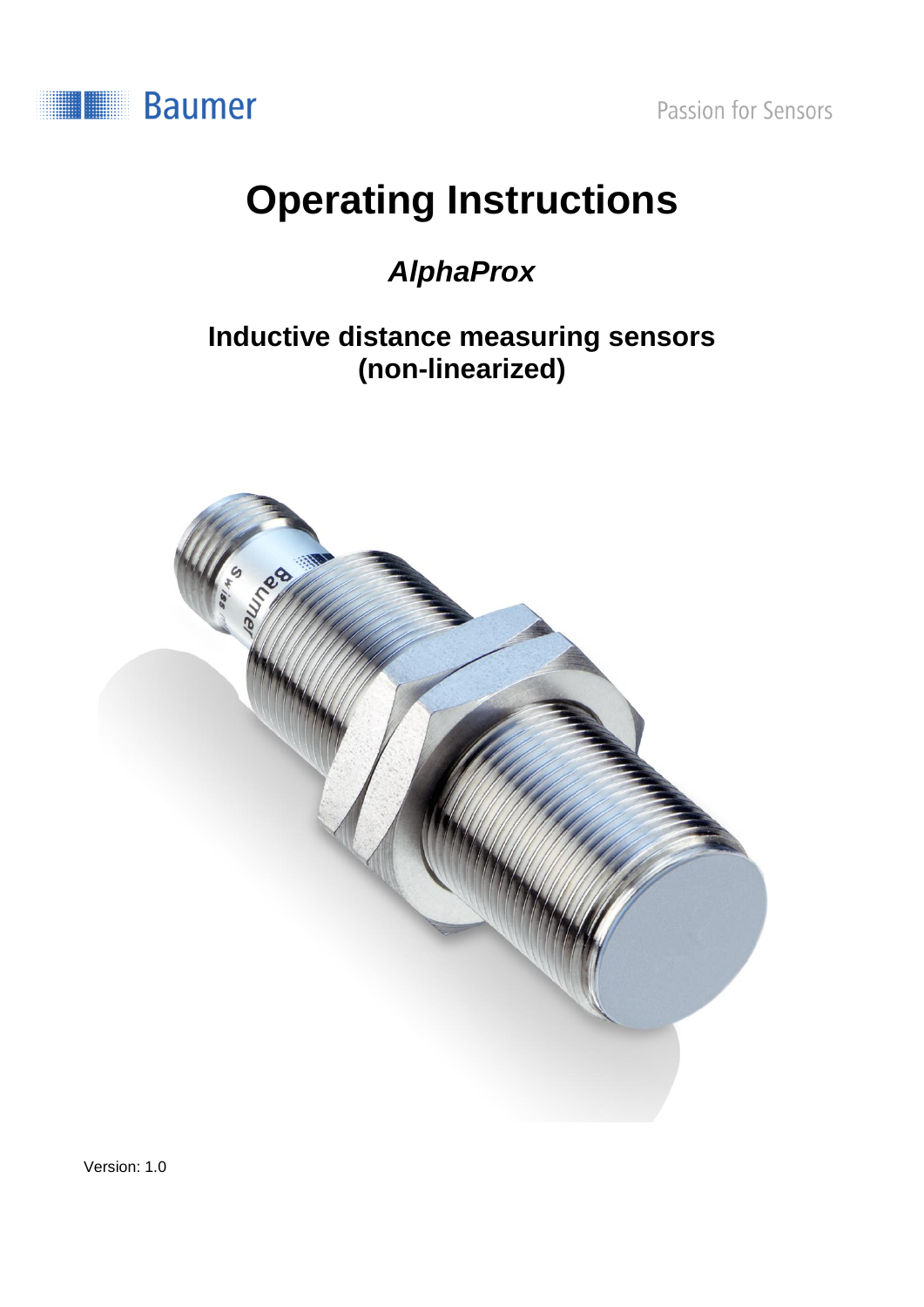

## **Contents**

| 1                |  |
|------------------|--|
| 1.1              |  |
| 12               |  |
| 1.3              |  |
| 1.4              |  |
| $\overline{2}$   |  |
| 21               |  |
| 2.2              |  |
| 3                |  |
| 3 <sub>1</sub>   |  |
| 3.2              |  |
| 3.3              |  |
| $\blacktriangle$ |  |
| 4.1              |  |
| 4.2              |  |
| 4.3              |  |
| 44               |  |
| 4.5              |  |
| 4.6              |  |
| 4.7              |  |
| 5                |  |
| 5 <sub>1</sub>   |  |
| 5.2              |  |
| 6                |  |
| 6.1              |  |
| 7                |  |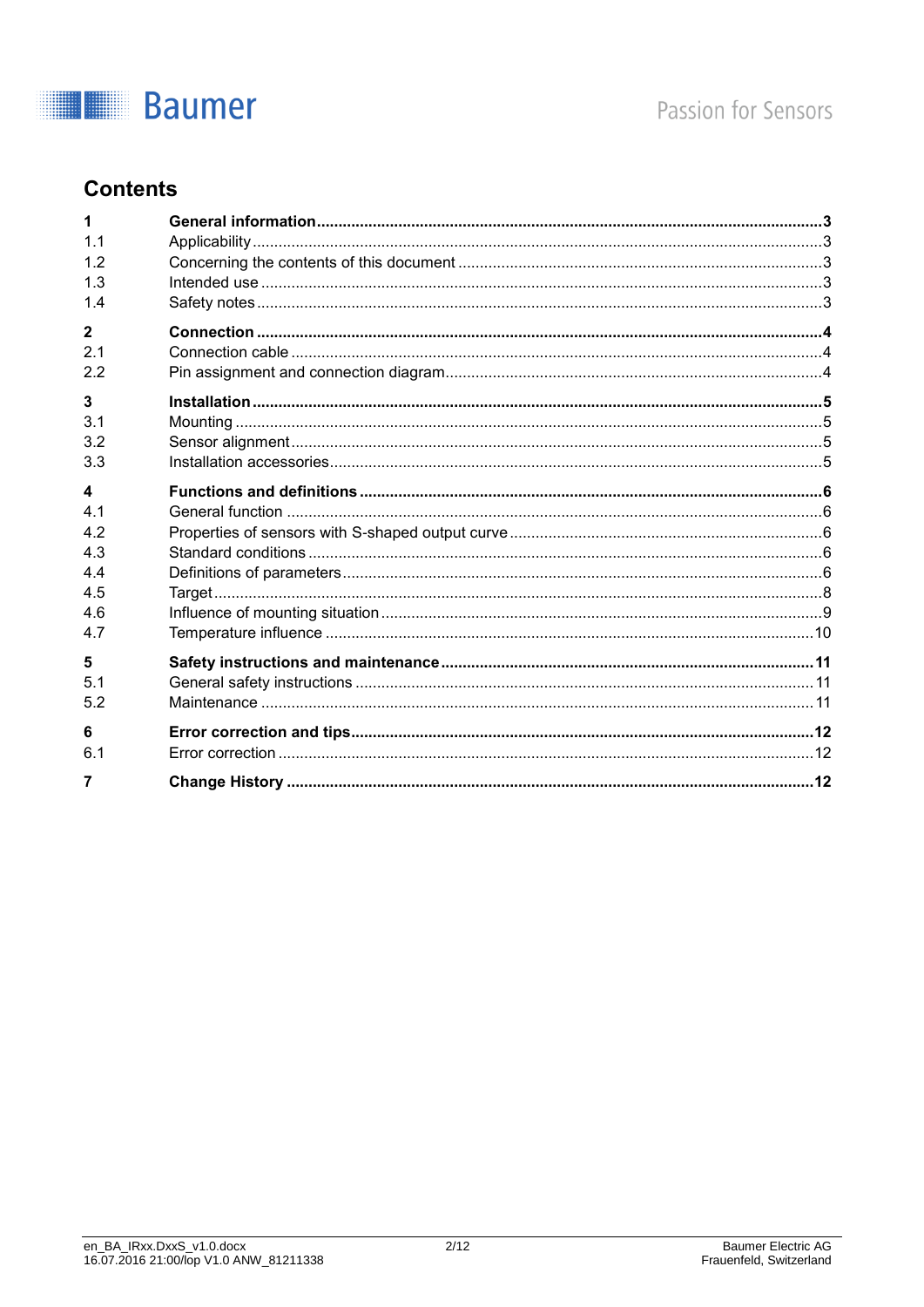

## <span id="page-2-0"></span>**1 General information**

## <span id="page-2-1"></span>**1.1 Applicability**

This document is applicable for Baumer's *AlphaProx* sensors – i.e. inductive distance measuring sensors or analog inductive sensors – with an S-shaped (non-linear) output curve:

IRxx.DxxS

*AlphaProx* sensors with a linearized output are described in a dedicated user manual, which can be downloaded at [www.baumer.com.](http://www.baumer.com/) The main differences between linearized and non-linearized *AlphaProx* sensors are described in chapter [4.2.](#page-5-2)

## <span id="page-2-2"></span>**1.2 Concerning the contents of this document**

This manual contains information about the installation and commissioning of Baumer analog inductive sensors. It is a supplement to the mounting instructions supplied with each sensor.



Read these operating instructions carefully and follow the safety instructions!

## <span id="page-2-3"></span>**1.3 Intended use**

The Baumer analog inductive sensors are able to detect the position of a metallic object within the sensor specific measuring range.

<span id="page-2-4"></span>They were especially developed for easy handling, flexible use, and precise measurement.

### **1.4 Safety notes**



## **NOTE**

Provides helpful operating instructions or other general recommendations.



#### **ATTENTION!**

Indicates a potentially hazardous situation. Non-adherence can lead to minor or slight injuries and may damage the device.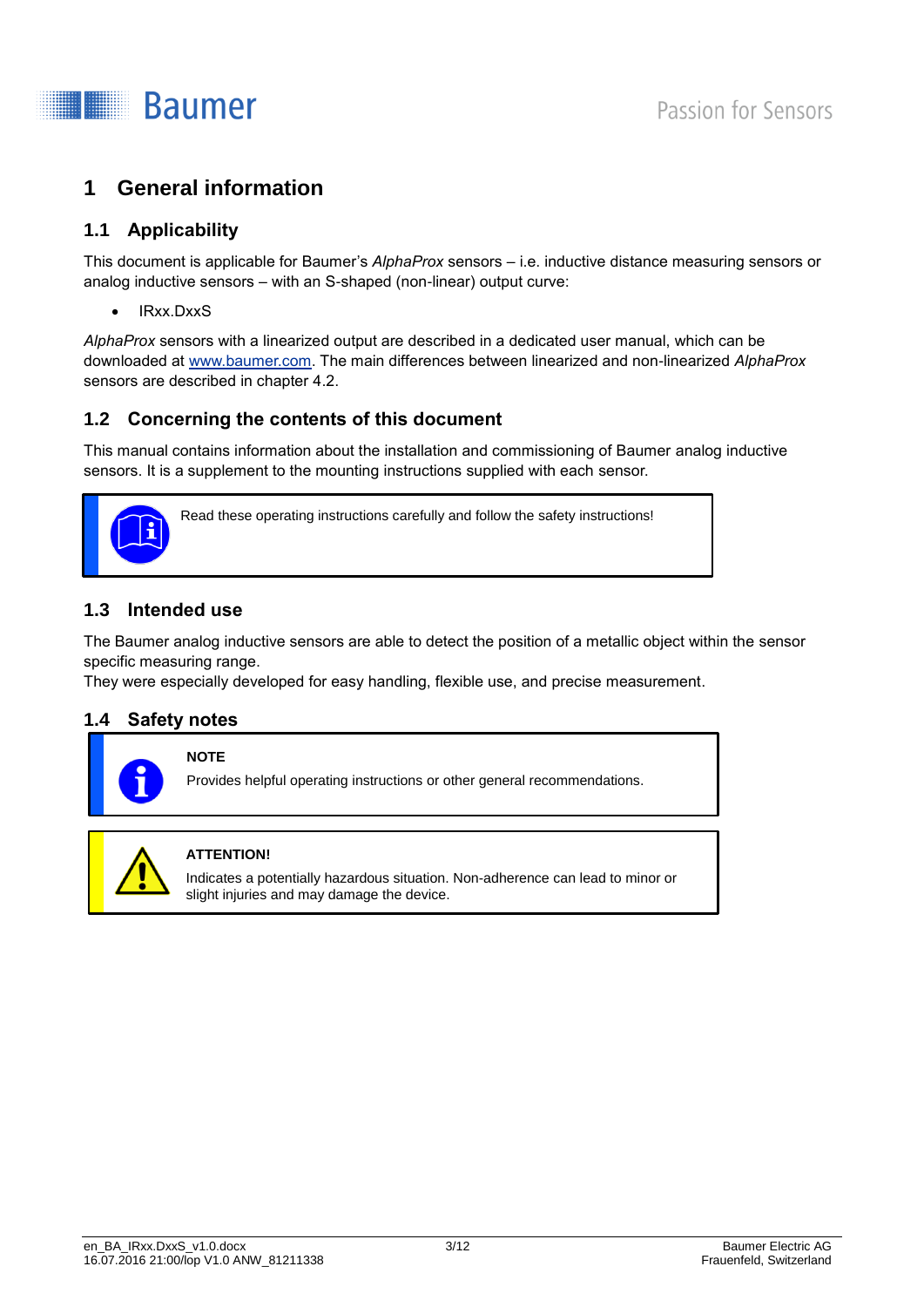

## <span id="page-3-0"></span>**2 Connection**



#### **ATTENTION!**

Incorrect supply voltage may destroy the device!



#### **ATTENTION!**

Connection, installation and commissioning may only be performed by qualified personnel.



#### **ATTENTION!**

The IP protection class is valid only if all connections are connected as described in the technical documentation.

## <span id="page-3-1"></span>**2.1 Connection cable**

The sensors do not require a shielded cable in standard conditions. If EMC requirements are higher a shielded cable may be used on the connector versions of these sensors. Depending on the screening concept the shield must be connected accordingly.

## <span id="page-3-2"></span>**2.2 Pin assignment and connection diagram**

In the mounting instructions, which are delivered with every sensor and can be downloaded at [www.baumer.com,](http://www.baumer.com/) the pin configuration of the connector or the assignment of the wires is defined. In addition, the supply voltage range is also stated there.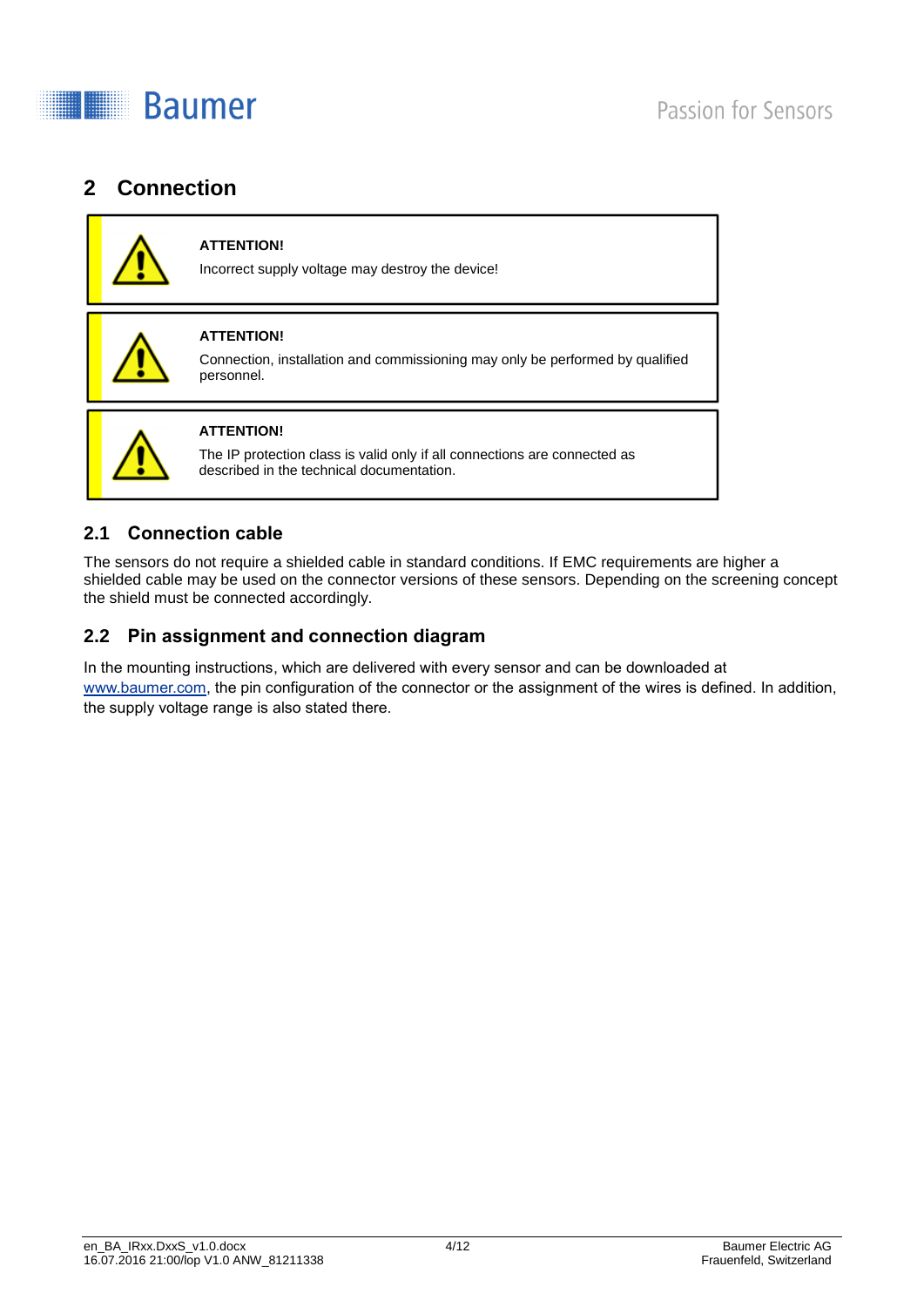

## <span id="page-4-0"></span>**3 Installation**



#### **ATTENTION!**

Connection, installation and commissioning may only be performed by qualified personnel.

## <span id="page-4-1"></span>**3.1 Mounting**

The sensors have a threaded housing and can be fixed using the nuts which are part of the delivery. The maximal mounting torque depends on the housing material as well as the thread size and is specified in the datasheet. The position and the material of the nuts can have an influence on the analog output curve, see chapter [4.6.](#page-8-0)

## <span id="page-4-2"></span>**3.2 Sensor alignment**

In standard applications the sensor is mounted at a right angle (90°) to the object (standard installation). The sensor axis is oriented to the middle of the target.



<span id="page-4-3"></span>Other sensor alignments are possible; please contact Baumer for further information.

## **3.3 Installation accessories**

To ensure optimal mounting, various mounting brackets are available as accessories at [www.baumer.com.](http://www.baumer.com/)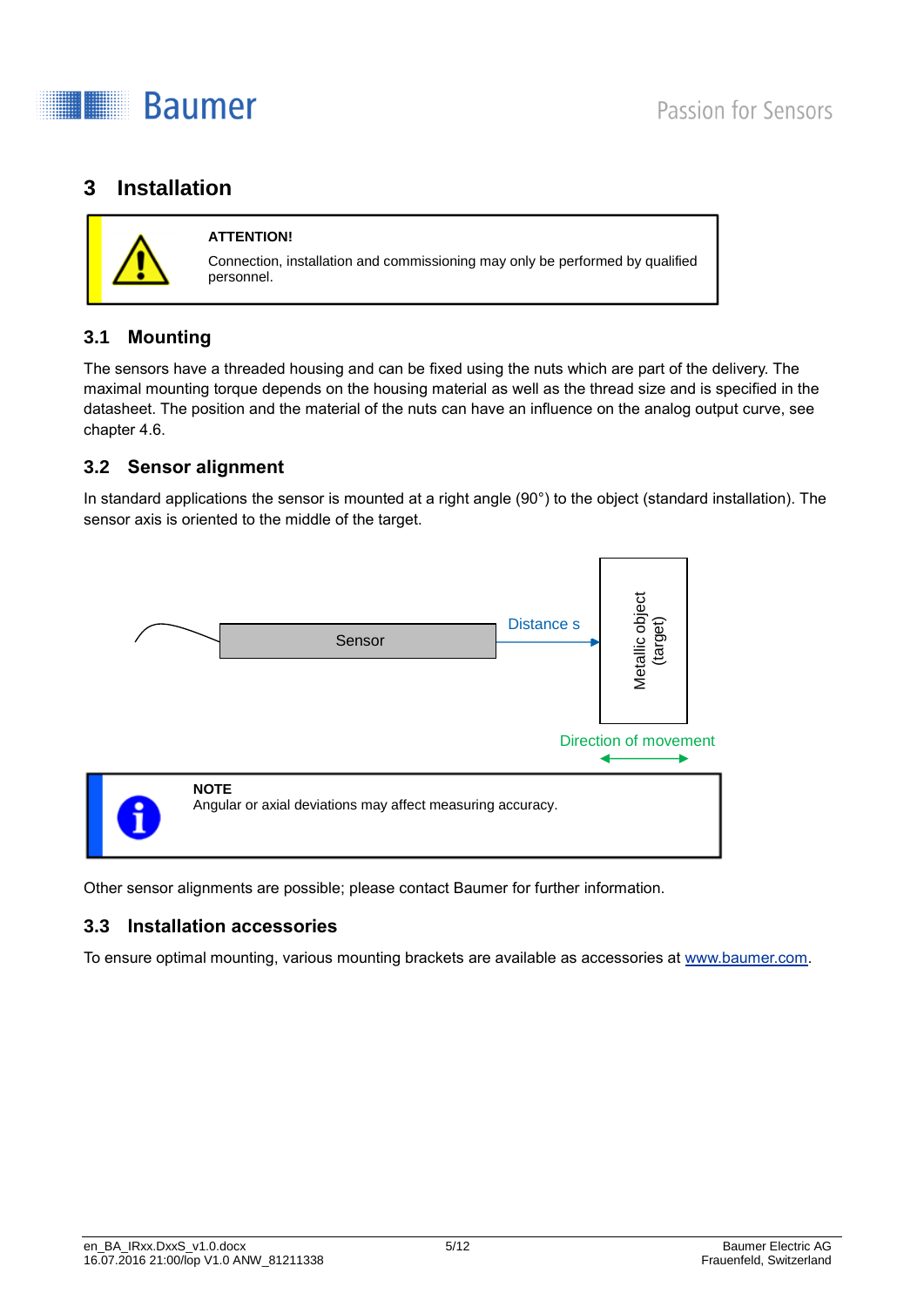## <span id="page-5-0"></span>**4 Functions and definitions**

## <span id="page-5-1"></span>**4.1 General function**

An analog inductive sensor changes its output value (typically current or voltage) depending on the position of electrically conductive material in the vicinity of the sensing head. Hence, it can be used to measure the position of a moving object (called target).

## <span id="page-5-2"></span>**4.2 Properties of sensors with S-shaped output curve**

Analog inductive sensors with an S-shaped output characteristic do not have a digital signal processing unit or internal limiter of the output signal. Therefore they excel in terms of response times and resolution. For distances outside the specified measuring range – or if the target properties or the mounting situation differ from the standard conditions – the output signal may exceed the values stated in the datasheet (0…10 VDC or 4…20 mA). The output level of sensors with current output may in the aforementioned situations fall below the minimum specified output current. Nonetheless, the output signal can be processed and used to measure the target's position. The technical specifications such as resolution, repeat accuracy, linearity error, temperature drift, etc. are not valid under these conditions.

Baumer offers also analog inductive sensors with linear output characteristic. The output signal of linearized sensors is guaranteed to stay within the specified signal range independent of external influences. In addition, they are specifically characterized by a smaller linearity error and smaller variation from sensor to sensor.

## <span id="page-5-3"></span>**4.3 Standard conditions**

Both the geometry and the material of the target have an influence on the analog output curve of an inductive sensor. In addition, the conductive material which is in the vicinity of the sensor front face might influence the sensor output. Therefore, the standard measurement conditions are defined as follows:

- Standard target (according EN 60947-5-2): The standard target is defined as a square plate, 1 mm thick, made of Fe 360 (mild steel). The length of its side is defined as the larger of either the sensing face diameter or three times the maximal sensing distance as noted in the datasheet. For example: the standard target for an M12 sensor with 6mm sensing range has a side length of 3x6=18mm.
- Standard installation conditions: In order to have repeatable measurement conditions the standard installation of these sensors is non-flush. This means there is no electrically conductive material (except the target) within the vicinity (2x maximal sensing range) of the sensor front face. For an M18 sensor with 8mm sensing range, this means for example that the nut may only be positioned 2x8=16mm away from the sensing face.

The technical data shown on the datasheet (in particular the maximal measuring range) are only valid under these standard conditions.

## <span id="page-5-4"></span>**4.4 Definitions of parameters**

In the datasheets of inductive analog sensors certain technical parameters are given which are defined as follows.

## **4.4.1 Resolution**

Resolution represents the smallest possible change in distance which will produce a measurable signal change at the sensor's output.

### **Static resolution**

The static resolution is the smallest distance change which can be measured with a slow measurement device (e.g. volt meter). The static resolution is in general higher than the dynamic resolution as a slow measurement corresponds to a low pass filtering of the measurement noise. The values given in the datasheet are valid for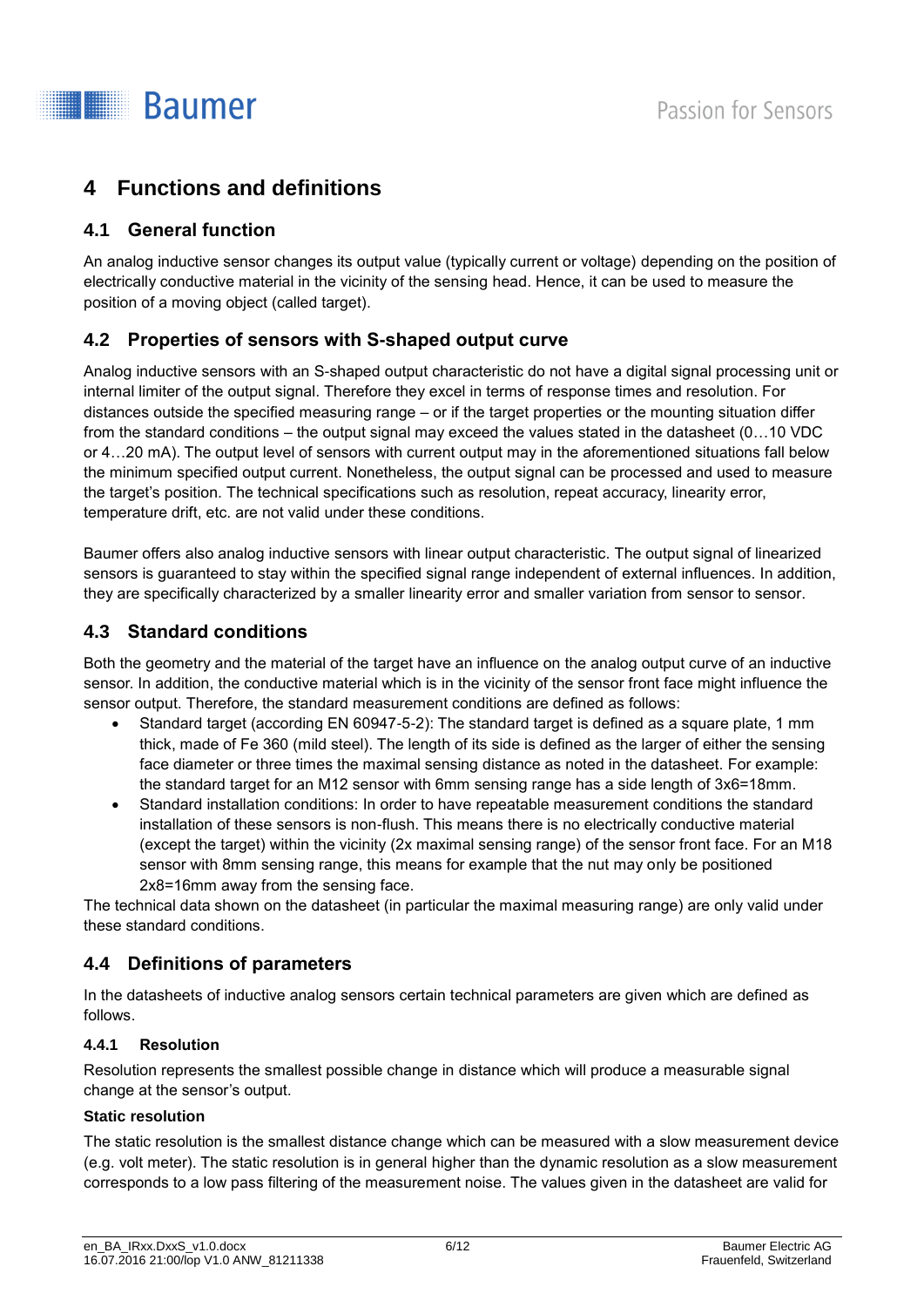

an averaging period of maximal 1 second. To achieve the maximal resolution in an application the target shall move slowly.

#### **Dynamic resolution**

The dynamic resolution is the smallest change in distance which can be measured with a fast measurement device (e.g. oscilloscope). Due to the noise, the dynamic resolution is in general not as good as the static resolution. The dynamic resolution is relevant for measuring fast movements and is limited by the response time of the sensor.

#### **4.4.2 Repeat accuracy**

Repeat accuracy defines the difference between the measured values of successive measurements within a period of 8 hours at an ambient temperature of 23 °C ± 5 °C. For many applications of inductive analog sensors this is a very important value.

#### **4.4.3 Linearity error**

The linearity error defines the maximal deviation between the output signal and the ideal output within a certain measuring range (sd\_min to sd\_max). The ideal output signal is a line between the two points defined by the minimal distance (sd\_min) and minimal output (out\_min) and the corresponding maximal values (sd\_max and out\_max) as specified in the datasheet. Another interpretation is that the sensor output always lies within two lines which are parallel to the ideal output and shifted by the maximal linearity error.



*Diagram linearity error: The linearity error is the maximal deviation from an ideal line.*

The linearity error is specified for non-flush mounting with the standard target. If either the mounting situation or the target deviates from that, the linearity error will be different. If not otherwise stated, the linearity error mentioned on the datasheet is given for the entire measuring range sd. For certain sensors, where the linearity error is significantly smaller within a reduced range, the linearity error is stated for the full range and the linear region. Baumer also offers linearized inductive sensors, please visit [www.baumer.com.](http://www.baumer.com/)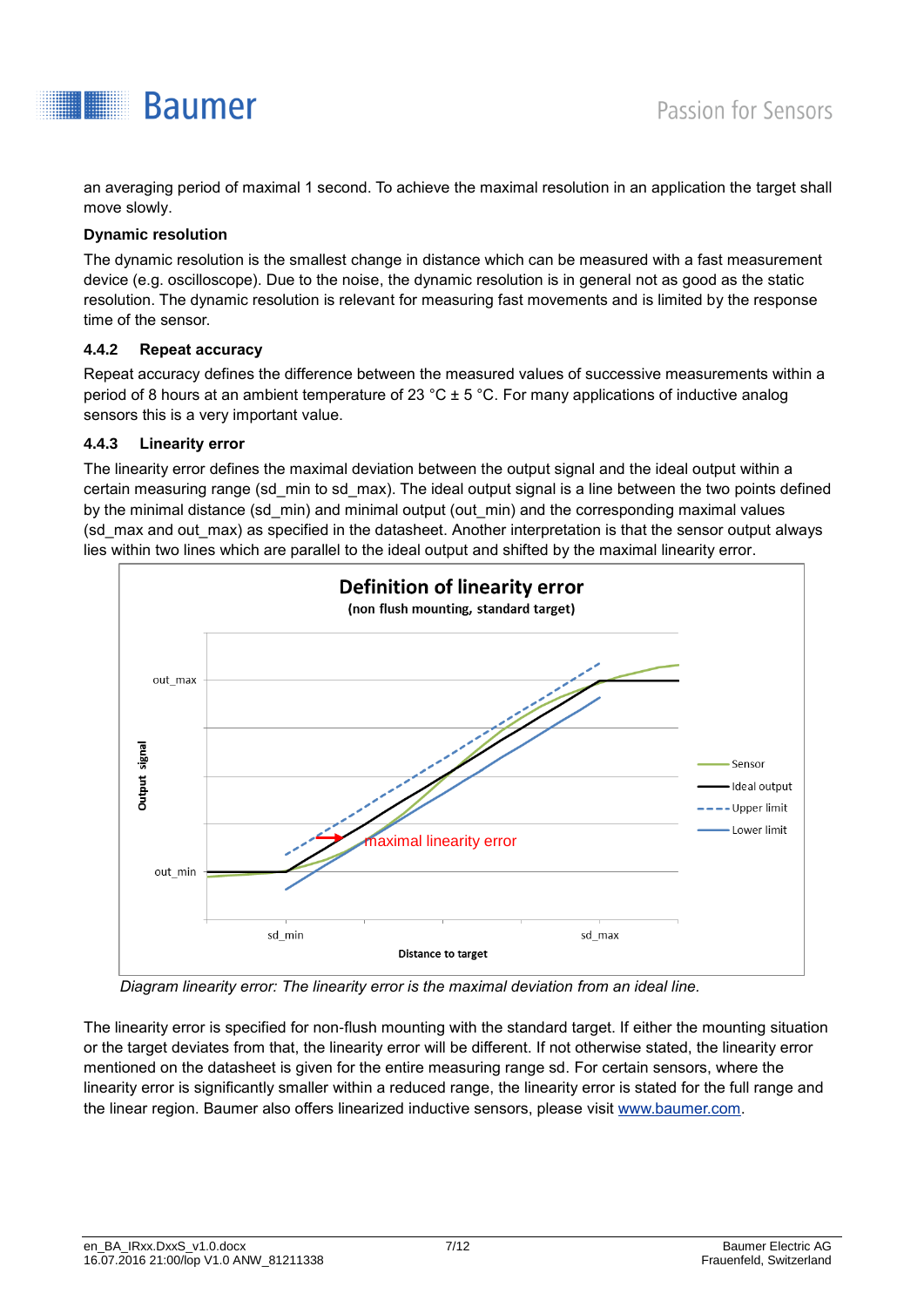

## <span id="page-7-0"></span>**4.5 Target**

In practice, the geometry and the material of the target will differ from the standard target. The influences can be estimated as described in the following paragraphs.

## **4.5.1 Target size**

If the target is smaller than the standard target, the maximal sensing range will be reduced. This means that the output will reach its maximum (out max) at a distance shorter than sd max. If the target is larger than the standard target, there will be only minimal influences.



*Diagram IR12-D06S sensors: Sensor output (typical values) influenced by targets of different size when the sensor is mounted non-flush.*

### **4.5.2 Target material**

Provided the target is not made of mild steel, the sensing range is typically reduced and thus the maximal sensing distance will be smaller. The following diagram shows the influence of the target material: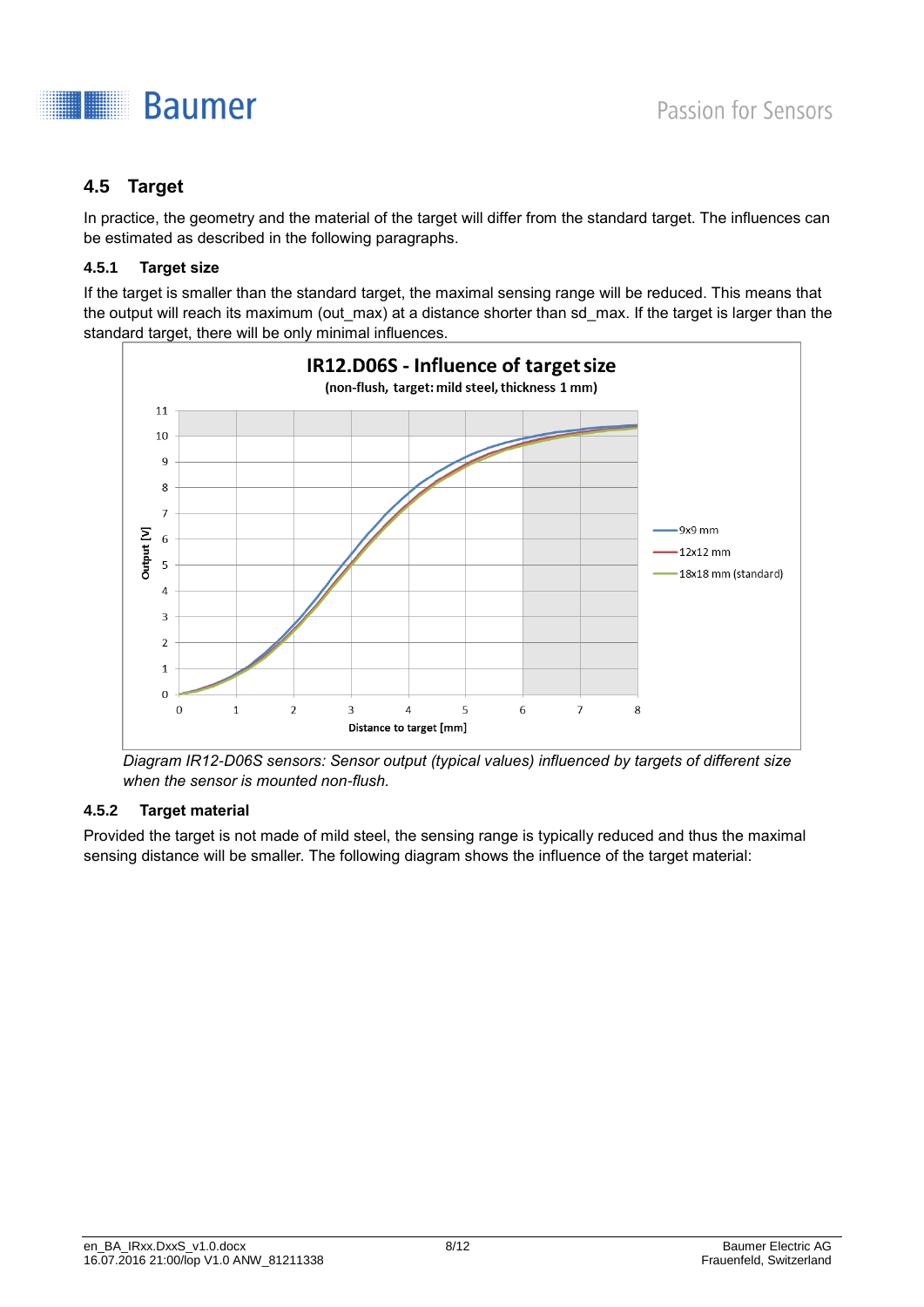### **Baumer**



*Diagram IR12-D06S sensors: Sensor output (typical values) for different target materials when the sensor is mounted non-flush.*

The diagrams above show that the target properties (size and material) have a substantial influence on the output characteristic of inductive sensor and therefore its readings. Standard sensors are optimized for mild steel targets, which can be identified by its distinctive attraction to magnets (magnetically soft, permeability coefficient >>1) – i.e. a magnet sticks to it after contact. Please consult Baumer if you need sensors optimized for other materials.

## <span id="page-8-0"></span>**4.6 Influence of mounting situation**

The largest influence on the output of an inductive sensor is conductive material is close to the sensing face. Depending on the material of the sensor housing and the conductivity of the material which is close to the sensor, the output curve is changed more or less. The following mounting situations can be distinguished:

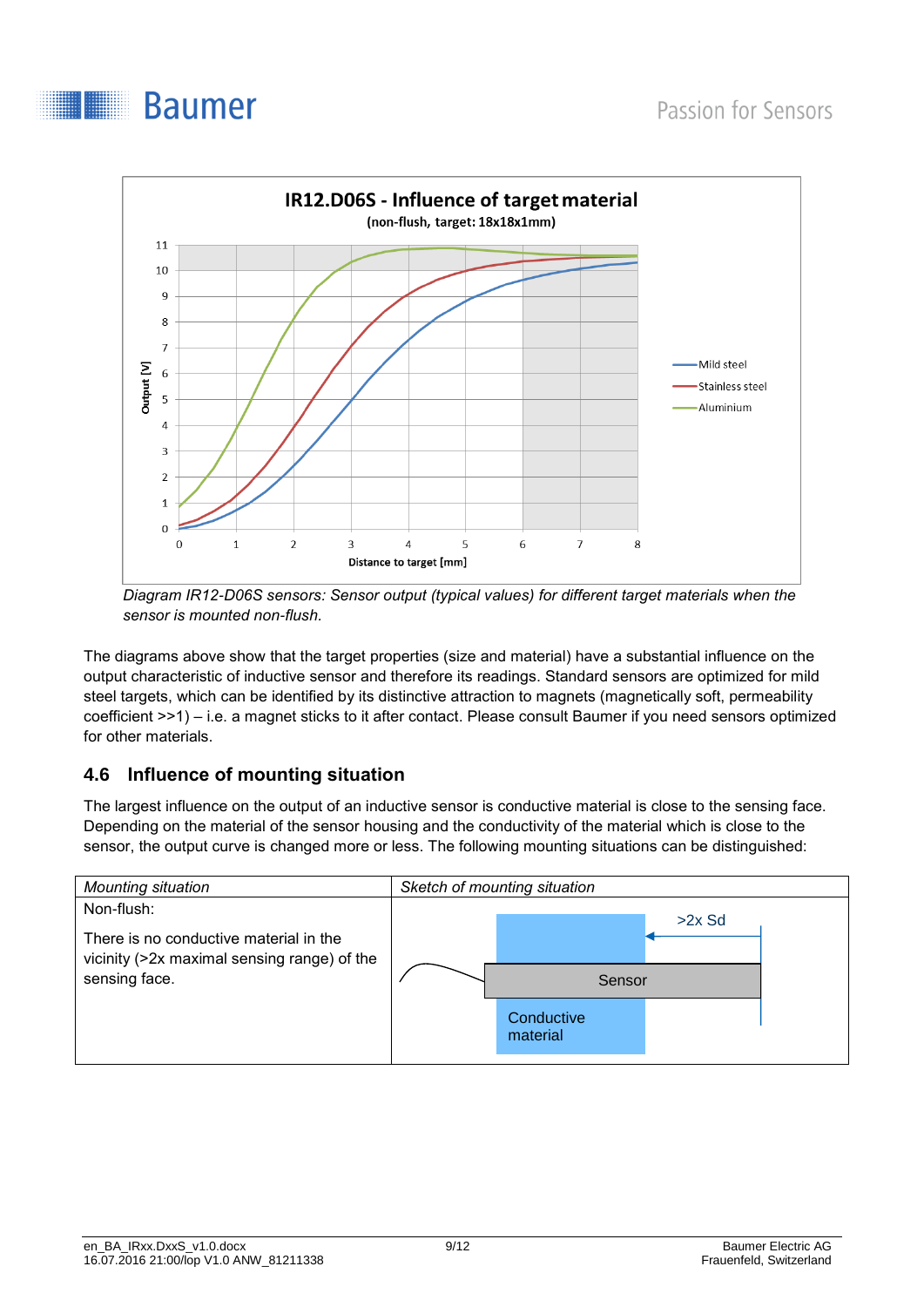



The following diagram shows the influence of the mounting situation in different materials and different distances to the sensing face:



*Diagram IR12-D06S sensors: Sensor output (typical values) influenced by different mounting situations (material and position). The mounting material has almost no influence on the output curve for non-flush mounting – as well as quasi-flush mounting and sensing distances up to 50% of Sd. Nonferrous materials, such as brass or copper, show similar results as aluminum.*

## <span id="page-9-0"></span>**4.7 Temperature influence**

Inductive sensors are susceptible to temperature changes – i.e. the output value at a given distance between sensor and target changes slightly if the temperature varies.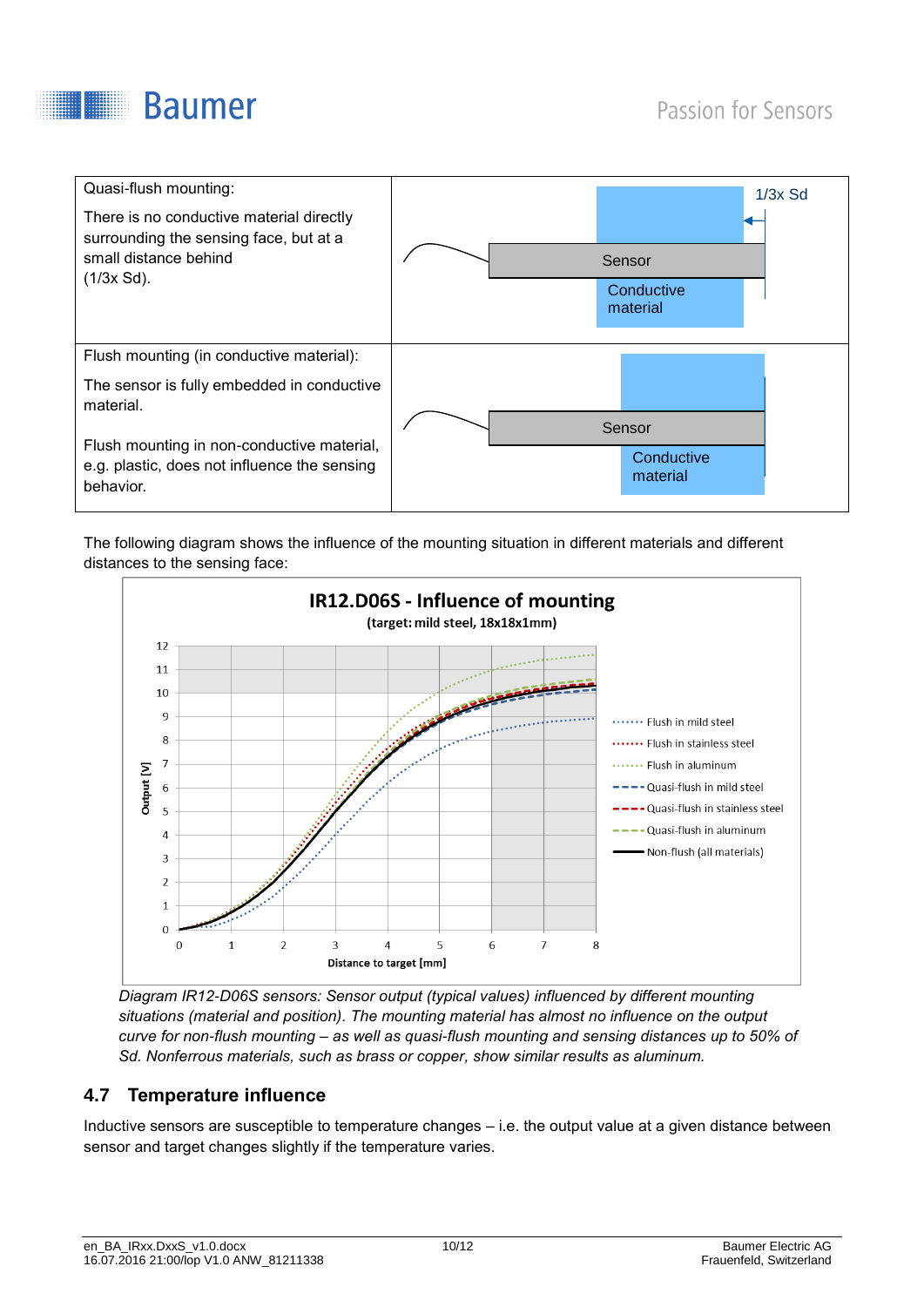

Please note that the values mentioned in the datasheet do also include production tolerances, therefore a single sensor generally shows an even smaller temperature dependency. For limited temperature ranges, further optimization of the temperature drift is possible. Please consult Baumer for further information.



*Diagram IR12-D06S sensors: Deviation of the output signal (typical values) at various temperatures and distances relative to the corresponding value at reference temperature (25°C). These sensors show a very small temperature drift for ambient temperatures within 10…60°C.*

## <span id="page-10-0"></span>**5 Safety instructions and maintenance**

## <span id="page-10-1"></span>**5.1 General safety instructions**

### **Intended use**

This product is a precision device and is used for object detection and the preparation and/or provision of measuring values as electrical quantities for a subsequent system. Unless this product is specially labeled, it must not be used for operation in hazardous environments.

### **Commissioning**

Installation, mounting and adjustment of this product may be performed only by a qualified person.

### **Installation**

For mounting, use only the mechanical mountings and mechanical mounting accessories intended for this product. Always comply with admissible cable bending radii. Prior to electrical connection of the product, the system must be disconnected from the power supply. In areas where shielded cables are mandatory, they must be used as protection against electromagnetic interferences. If a connector is added by the customer to a shielded cable, an EMC version of the connectors should be used, and the shield must be connected to the connector housing across a large area.

## <span id="page-10-2"></span>**5.2 Maintenance**

Inductive sensors do not require any maintenance or cleaning.